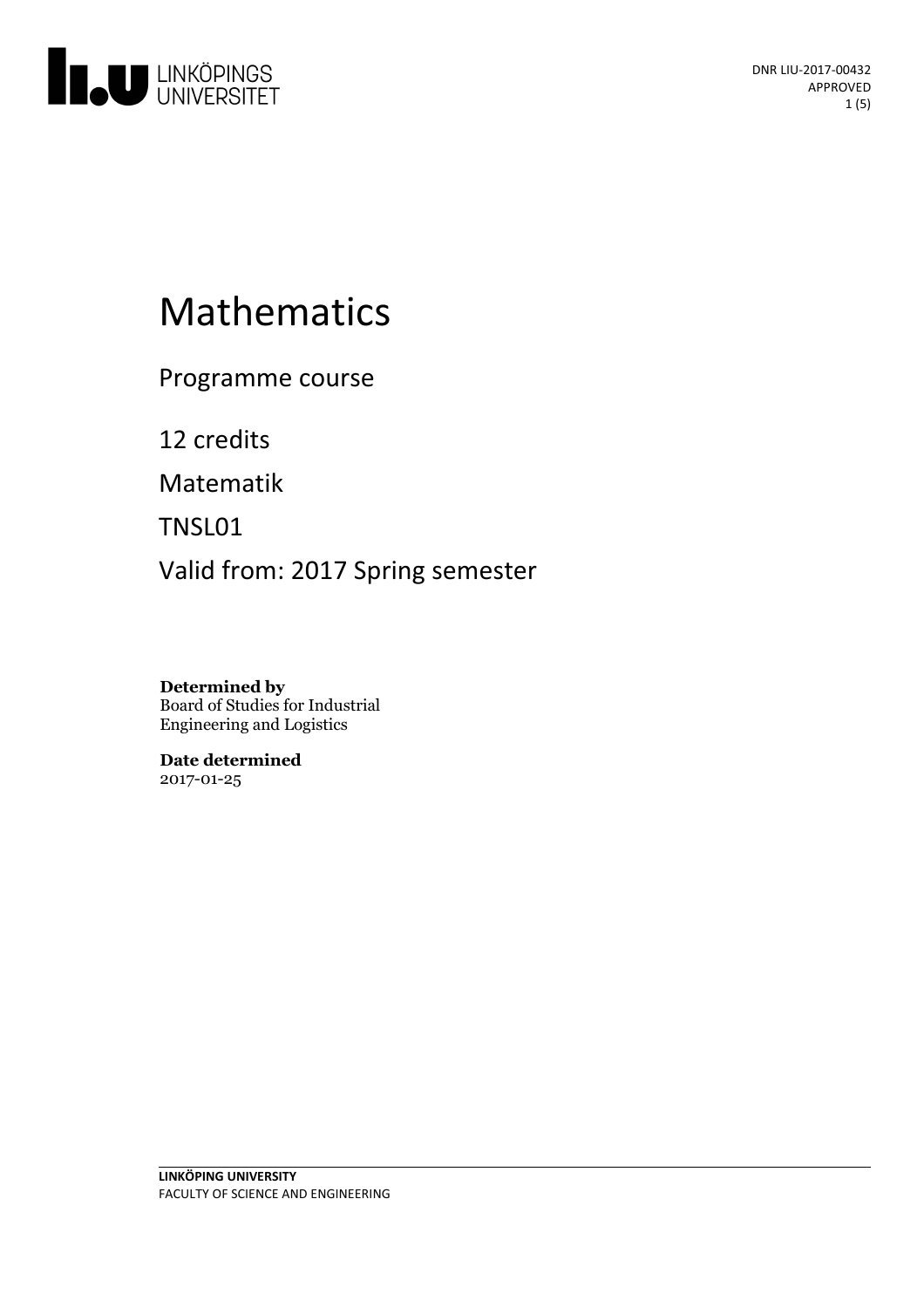# Main field of study

No Main Field of Study

## Course level

First cycle

## Advancement level

 $G_1X$ 

## Course offered for

- Air Transportation and Logistics, Bachelor's Programme
- Civic Logistics, Bachelor's Programme

#### Entry requirements

Note: Admission requirements for non-programme students usually also include admission requirements for the programme and threshold requirements for progression within the programme, or corresponding.

# Prerequisites

See ruels for admission to the Civic Logistics at Linköpings university.

# Intended learning outcomes

The cours aim is to give elementary education in mathematic, where the goal is to give you as a student a stabile ground for university education. You should as a student be familiar with mathematical concepts, conversation and connection in the course, as a platform for other courses on the program. After completion of the course, the student should be able to read and interpret mathematical text and,

- 
- $\bullet$  handel simple algebraic expression with real and complex numbers.  $\bullet$  set up and solve equations, linear systems of equations and inequalities.  $\bullet$  studies the elementary functions with derivates, limits to draw co
- 
- regarding the properties of the functions.<br>
explain and use calculus rules / definition for power, logarithm, limits, derivative, antiderivative, integrals and complex number.<br>
use unit circle to defined trigonometric
- 
- <ul>\n<li>use standard techniques to calculate antiderivatives and definite integrals.</li>\n<li>handle differential equations of first and second order.</li>\n<li>use Taylor expansions to approximate functions.</li>\n</ul>
- 
- 

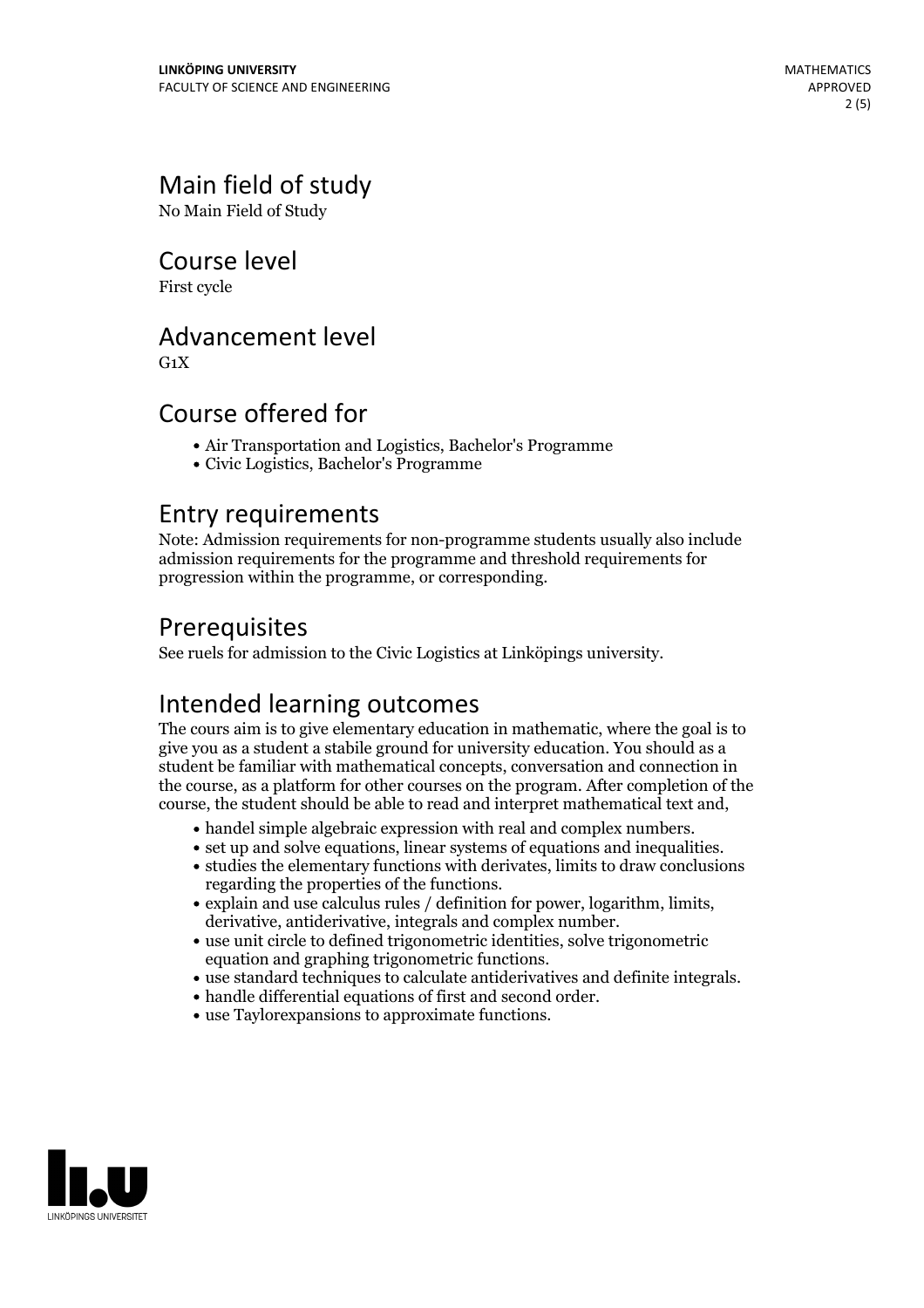# Course content

Algebraic expressions, calculation rules for real and complex numbers. Definitions and properties of the elementary functions. Geometry and trigonometry. Limits and derivatives. Antiderivatives and integrals. Complex numbers and absolute value. Differential equations of first and second order. Taylors and Maclaurins formal.

# Teaching and working methods

Teaching is done in lectures, problem classesand seminars. The examination consists of two written test and hand-in assignments. The course runs over the entire autumn semester.

# Examination

| TEN1 Written examination, part 1         | $5 \text{ credits}$ U, $3, 4, 5$ |  |
|------------------------------------------|----------------------------------|--|
| TEN2 Written examination, part 2         | $5 \text{ credits}$ U, $3, 4, 5$ |  |
| UPG1 Oral and written examination part 1 | 1 credits U, G                   |  |
| UPG2 Oral and written examination part 2 | 1 credits U, G                   |  |

## Grades

Four-grade scale, LiU, U, 3, 4, 5

#### Department

Institutionen för teknik och naturvetenskap

# Director of Studies or equivalent

George Baravdish

#### Examiner

Vivianne Deniz

# Education components

Preliminary scheduled hours: 140 h Recommended self-study hours: 180 h

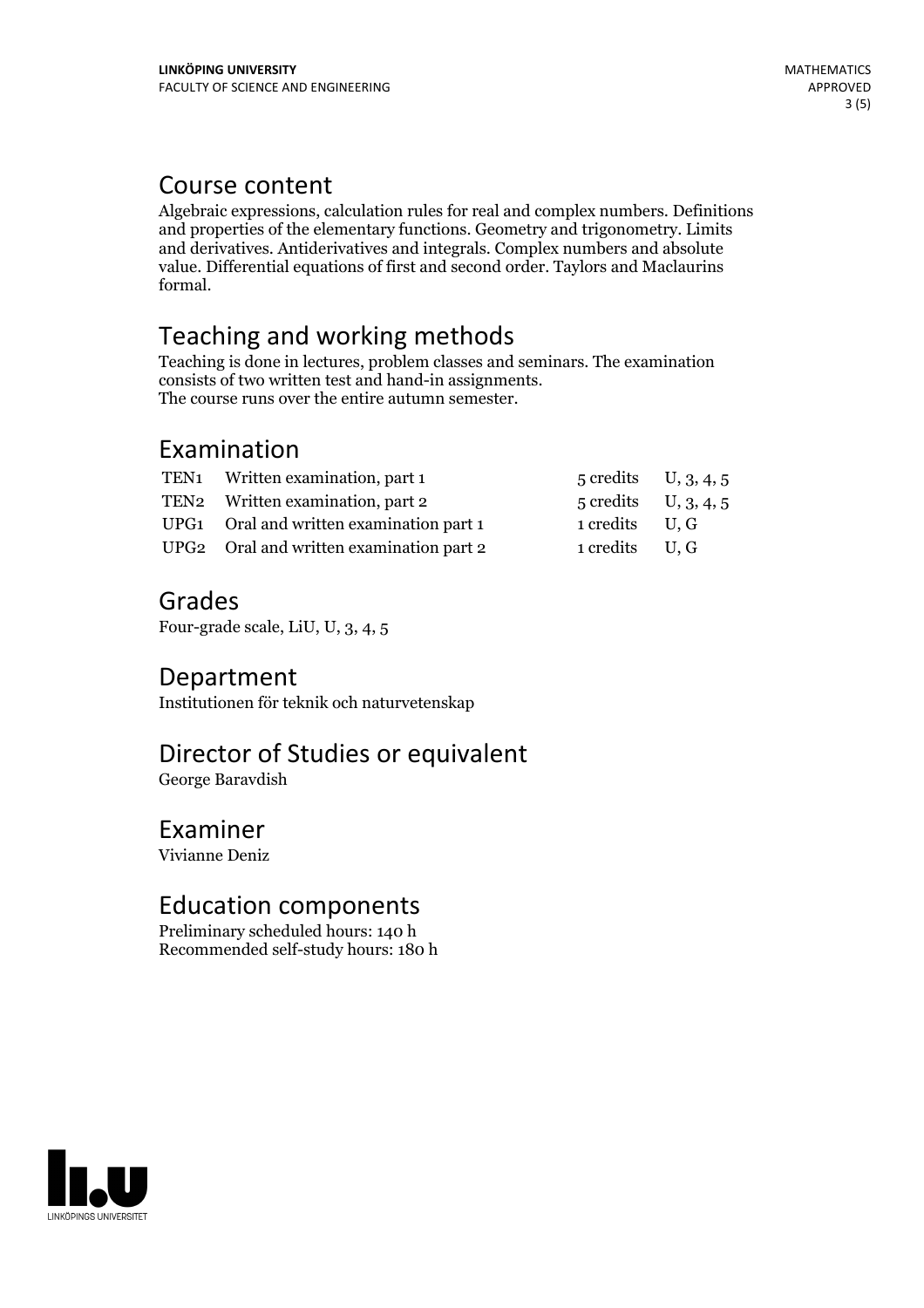# Course literature

#### **Additional literature**

**Books**

ITN Norrköping, *Övningsuppgifter del 1* ITN Norrköping, *Övningsuppgifter del 2* Månsson, Jonas, Nordbeck, Patrik, (2011) *Endimensionell analys* ISBN: 9789144056104 Lund : Studentlitteratur, 2011